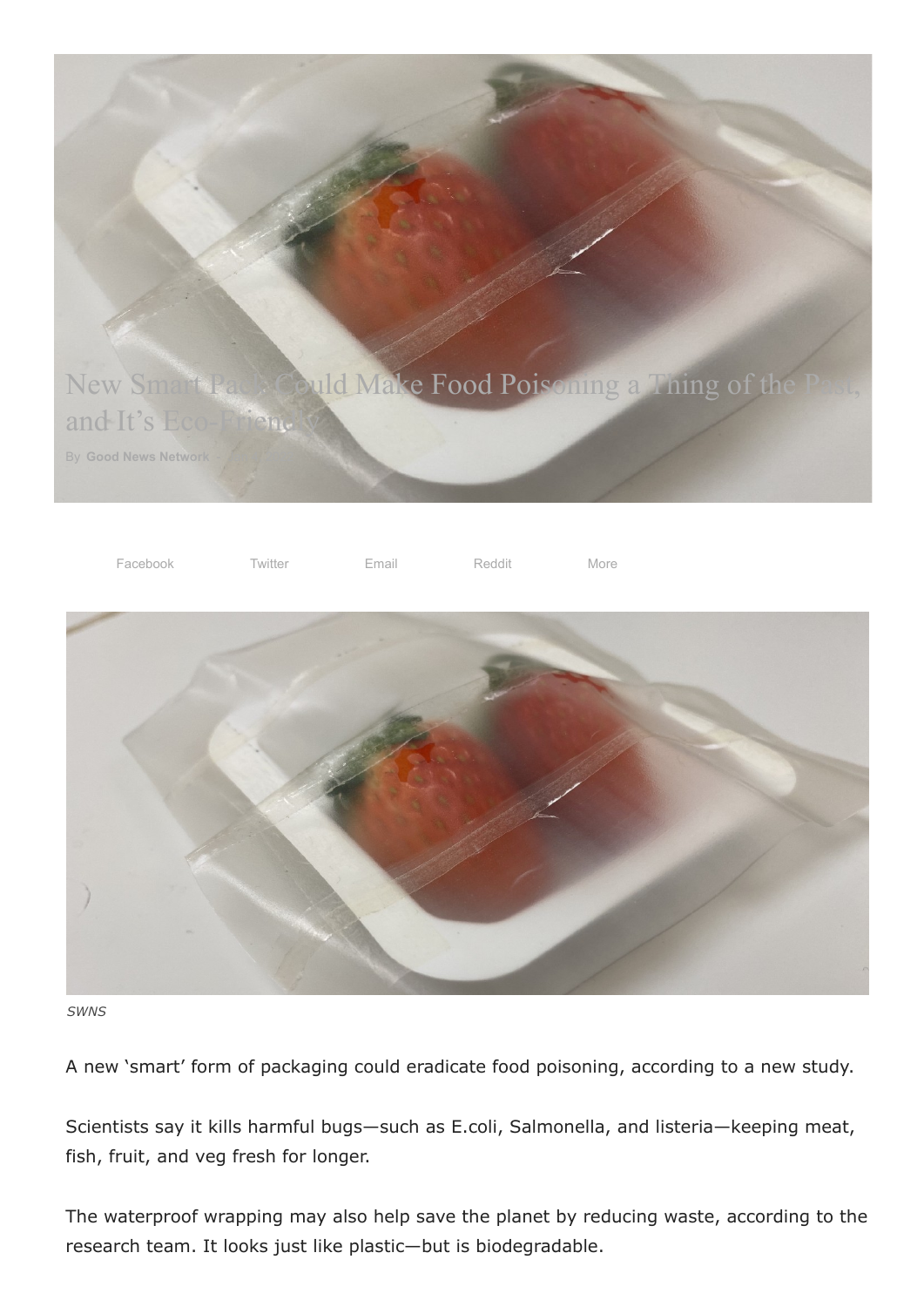Project co-leader Professor Mary Chan, of Nanyang Technological University, Singapore, said, "This invention would serve as a better option in the food industry.

"It has demonstrated superior antimicrobial qualities in combating a myriad of food-related bacteria and fungi that could be harmful to humans.

"The smart release of antimicrobials only occurs when bacteria or high humidity is present.

"It provides protection when needed—thus minimizing the use of chemicals and preserving the natural composition of foods packaged."

The transparent material is made from starch, a type of corn protein called zein, and other naturally derived biopolymers.

It's also infused with a cocktail of anti-microbial compounds found in plants.

## **CHECK OUT:** [New Hydrogel Tablet That Can Purify a Liter of River Water in an Hour](https://www.goodnewsnetwork.org/university-of-texas-hydrogel-tablet-river-water-purify/)

They include oil from thyme, a common herb used in cooking, and citric acid found in oranges and grapefruits.

In experiments tiny amounts were only released when exposed to humidity or enzymes from bacteria and fungi that contaminate food.

This ensures the packaging can endure several exposures—and last for months.

The chemicals destroy any bacteria that grow on the surface—as well as on the product itself.

Strawberries stayed fresh for seven days before developing mould—three days more than counterparts in mainstream plastic boxes.

Co-project leader Prof Philip Demokritou, of Harvard TH Chan School of Public Health, Boston, said, "Food safety and waste have become a major societal challenge of our times with immense public health and economic impact which compromises food security.

"One of the most efficient ways to enhance food safety and reduce spoilage and waste is to develop efficient biodegradable non-toxic food packaging materials.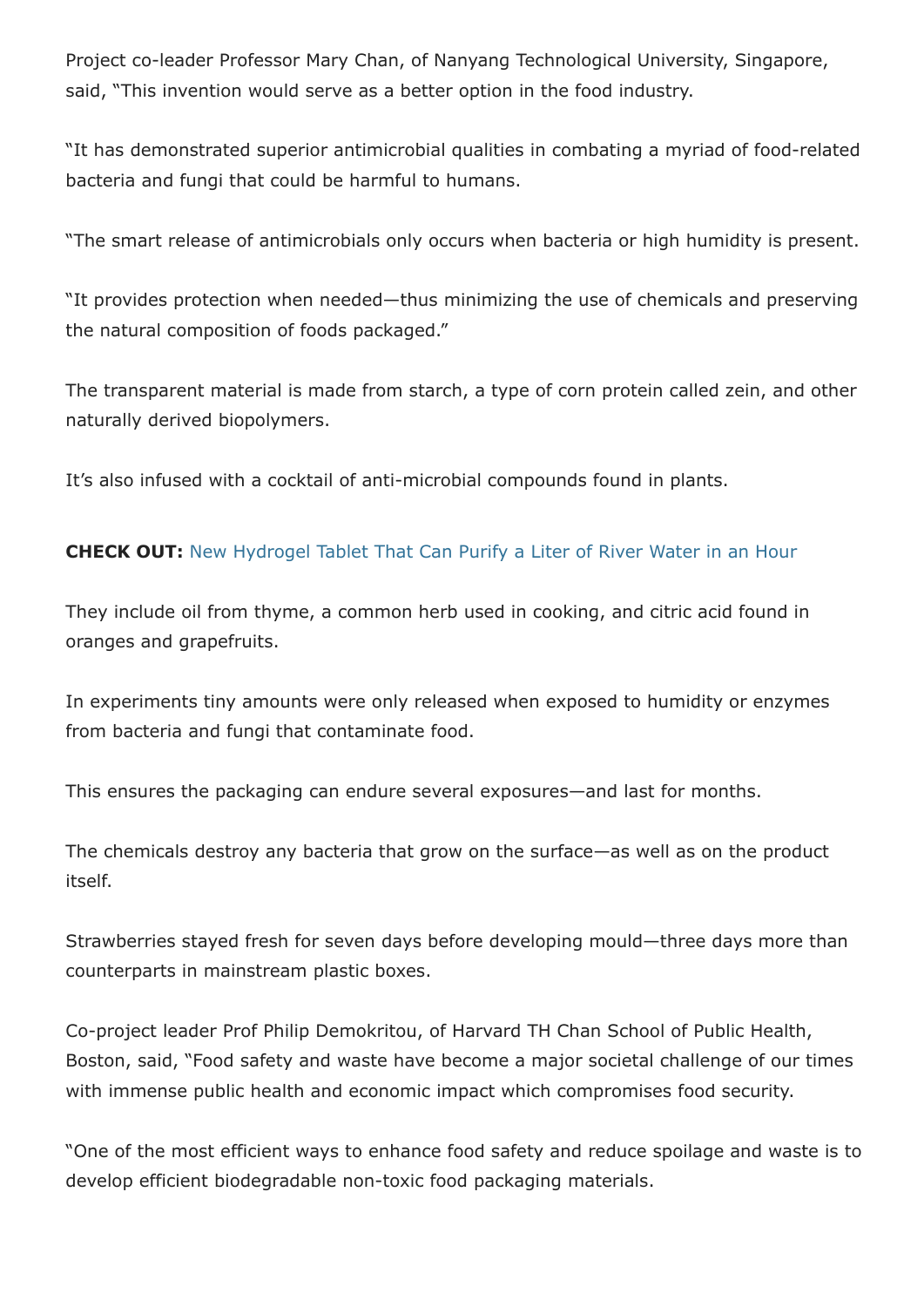"In this study, we used nature-derived compounds including biopolymers, non-toxic solvents and nature-inspired antimicrobials and develop scalable systems to synthesize smart antimicrobial materials.

"They can be used not only to enhance food safety and quality but also to eliminate the harm to the environment and health and reduce the use of non-biodegradable plastics at global level and promote sustainable agri-food systems."



*SWNS*

The packaging industry is the larges consumer of synthetic plastics derived from fossil fuels.

It accounts for the bulk of plastic waste that is polluting the environment.

Peter Barber, CEO of ComCrop, a Singapore company that pioneered urban rooftop farming, said, "The NTU-Harvard Chan School food packaging material would serve as a sustainable solution for companies like us who want to cut down on the usage of plastic and embrace greener alternatives.